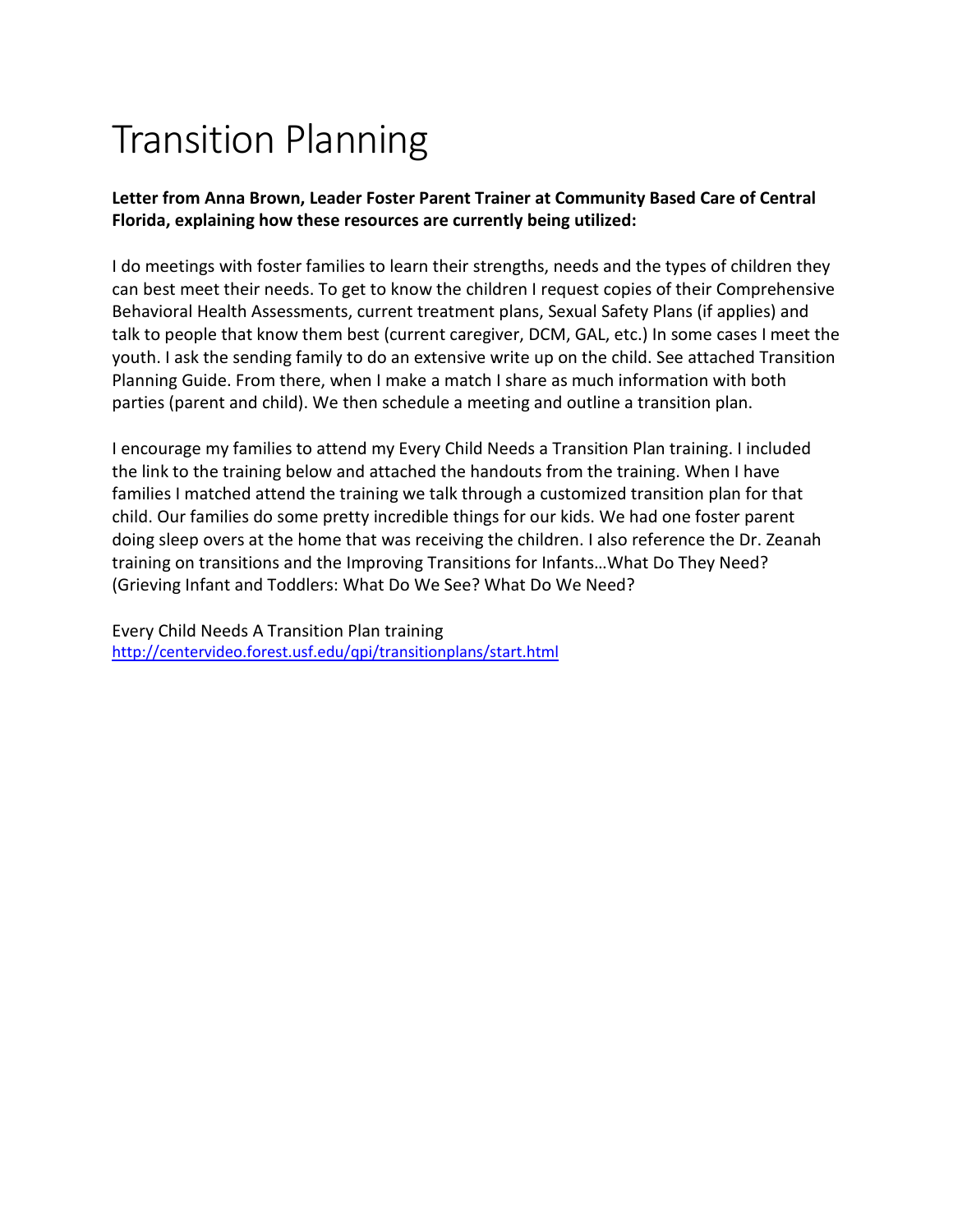## **Transition Planning Guide**

#### **Preparing for the move**

Current caregiver shares information about the child in a write up to include:

- Anything that will help the new caregiver in caring for the child.
- The child's typical routine bedtime, meal time, bath time, home work, etc
- Likes and dislikes foods, games, hugs, etc.
- Strengths and areas of improvements
- Favorite foods
- Comfort items
- Stressful times and fears
- Effective discipline techniques
- Hobbies, extra curricular activities, etc.

Trade pictures

- Both families share pictures
- Foster family provides the child with a photo album commemorating his time with them
- Receiving family sends pictures to the foster family to hang in child's room and for them to talk about the new family

How to tell the child?

- This should be a team decision made by those that know the child best foster family, therapist, case manager, etc.
- It should be explained at a age appropriate level.
- If possible explain the timeframe and steps towards the move.
- Don't over promise.

#### **When should it occur?**

- Week day or weekend? It shouldn't be during a time that is rushed
- Allow time to pack all of the child's items.
- What is going on in the child's life at that time? School, little league, birthday party, school play, etc.
- Can the move wait until after the important event?
- When is the best time for the child to say good bye to everyone important to them?
	- o At school
	- o After school care
	- o Day care
	- o Neighborhood
	- o Foster family members

#### **Who will take the child?**

- Ideally the foster parent should take the child to the new placement or meet the new caregiver in a neutral location.
- Does the case manager need to be present?
- Do we need to involve the Child Placing Agency to support the foster parent?

#### **The move**

- This will be an emotional time for everyone but the big people need to put on a happy face for the child.
- If appropriate, take pictures.

#### **After the move**

- Ideally everyone would stay in touch visits, back up baby sitter, phone calls, pictures.
- The sending parent needs to respect the boundaries of the receiving parent.
- Celebrate that you made a difference in a child's life